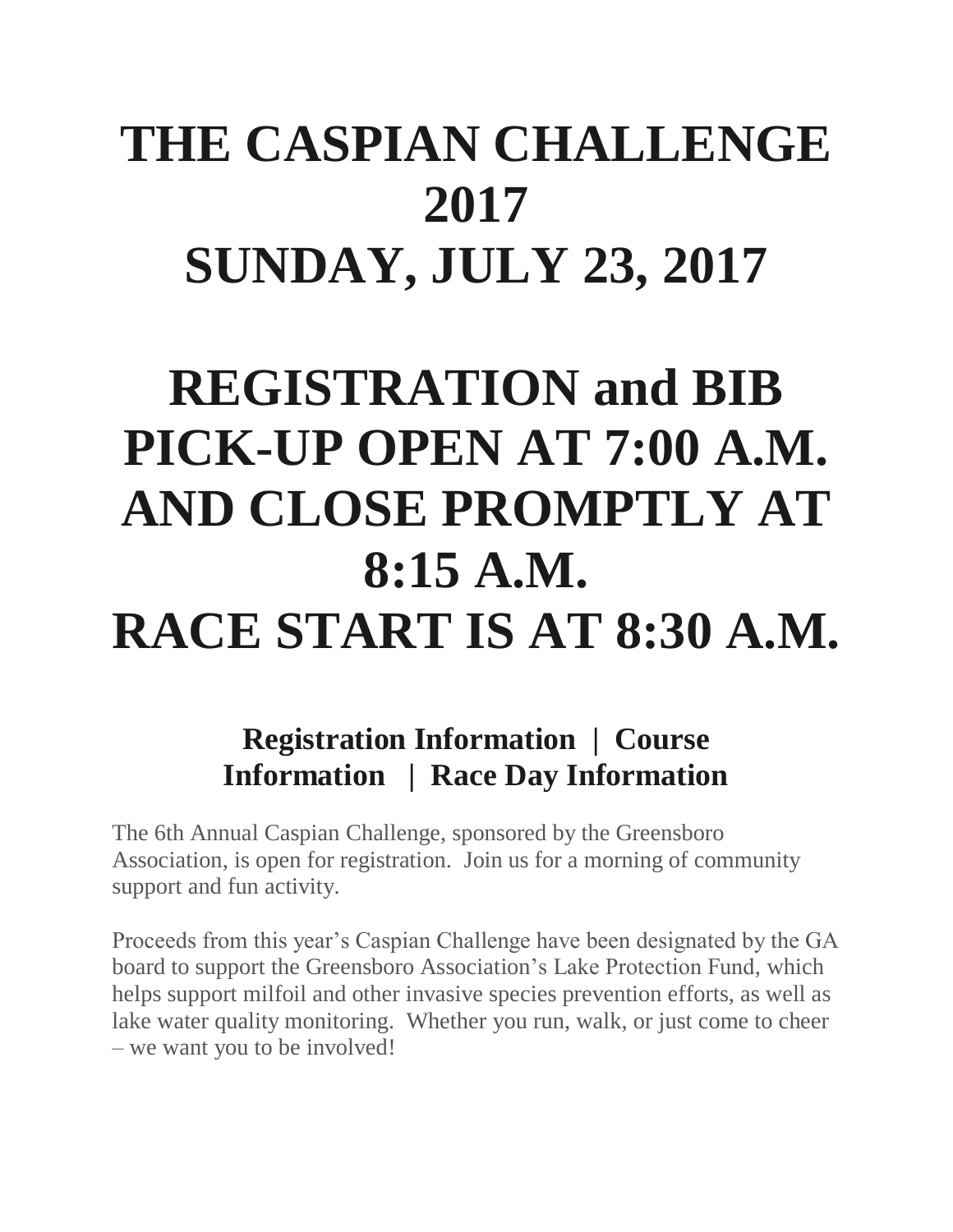## **REGISTRATION INFORMATION**

### **Registration fees are as follows:**

( [Registration Link](https://www.webscorer.com/register?raceid=93110) ) https://www.webscorer.com/register?raceid=93110

**Pre-register by July 7** – \$10.00

Register after July 7 and on race day – \$15.00

Children 13 and under are free.

Minimum age to participate is 7.

Children under age 17 may use the online registration, but they must have a parent sign the waiver on the printed registration form and submit it at race check-in.

#### **T-shirts are \$10 for those registered before July 7; they are \$15 on race day. T-Shirts are not included with your registration fee.**

Strollers are only permitted to participate in the 5K WALK. Pets and bikes are not permitted in any of the races.

Online registration is available until July 22.

Race day registration is also available, but will CLOSE PROMPTLY at 8:15 AM.

# **COURSE INFORMATION**

All races begin and finish at Tolman Corner at the ball field.

Our 5K is an out-and-back along Lake Shore Road. This is a rolling dirt road with some views of the lake.